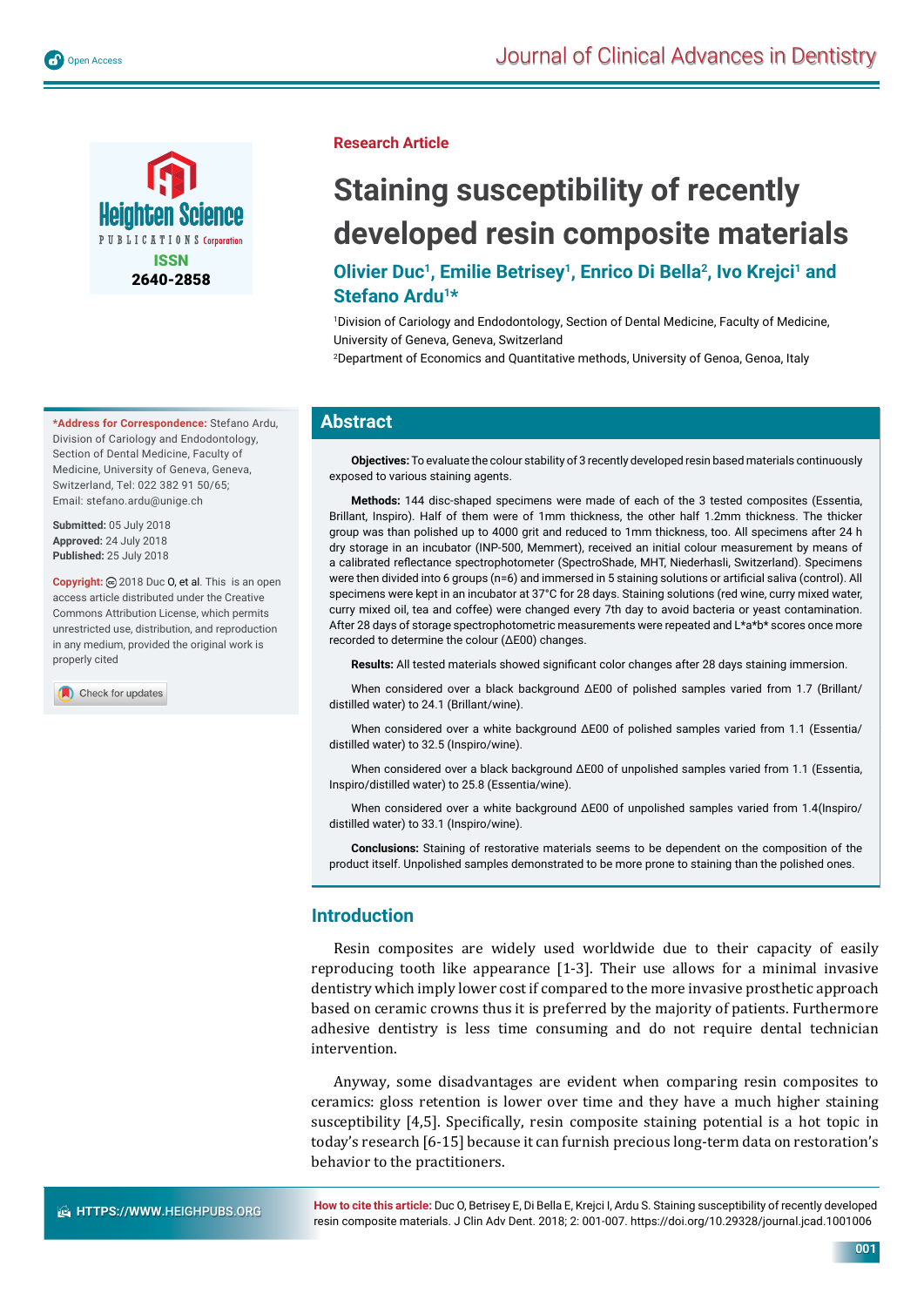

So far, no consensus was found if polishing was detrimental or advantageous for composite staining resistance and how results present in literature can be compared. Furthermore the presence of polished and unpolished part of a restoration is a common clinical situation and it is of interest to investigate how the different surfaces will react to staining agents. Class II, III and IV restored by means of resin composites have always the contact surface unpolished while the rest of the mass is mainly polished.

The aim of this study was to evaluate, in vitro, the staining potential of recently developed resin composites submitted to different food coloring liquids with or without surface polishing. The obtained data could be predictive of "in vivo" medium term clinical behavior.

The first hypothesis tested was that the materials included into the study do not significantly change their colour after 4 weeks immersion in the staining solutions.

The second hypothesis was that resin composite polishing does not significantly influence their staining susceptibility.

#### **Materials and Methods**

A total of 72 disc-shaped specimens were made of each of the 3 tested composites (Essentia, Brillant, Inspiro). Their technical data are summarized in Table 1. All samples were light cured for 20 s at a distance of 1 mm with a LED curing device (Valo, Ultradent, South Jordan, USA) used in "standard mode" with a power density of >1000 mW/cm2 (checked by LED Demetron radiometer 910726, Kerr Corporation Middleton, USA). Half of them were of 1mm thickness, the other half 1.2mm thickness. The thicker group was than polished with 500-, 1200-, 2400- and 4000- grit SiC abrasive paper and reduced to 1mm thickness, too. Polishing was performed for 60s for each grit of abrasive paper under continuous water cooling at a constant force of 2 N, according to the methodology proposed by Ardu et al. [16] and as carried out in previous studies [17,18]. After 24 h dry storage in an incubator (INP-500, Memmert), all specimens received an initial colour measurement by means of a calibrated reflectance spectrophotometer (SpectroShade, MHT, Niederhasli, Switzerland). Specimens were then divided in 6 groups (n=6) and immersed in 5 staining solutions or artificial saliva (control). All specimens were kept in an incubator at  $37^{\circ}$ C for 28 days. Staining solutions (red wine, curry mixed water, curry mixed oil, tea and coffee) were changed every 7th day to avoid bacteria or yeast contamination. The details of staining solutions are summarized in Table 2. After 28 days of storage samples were

| <b>Composite</b>                      | <b>Composition</b>                                                                                                          | <b>Manufacturer</b>                              | Lot and<br>expiring<br>date | Filler %<br>by weight | Filler % by<br>volume | <b>Water</b><br>sorption µm/<br>mm <sup>3</sup> |  |
|---------------------------------------|-----------------------------------------------------------------------------------------------------------------------------|--------------------------------------------------|-----------------------------|-----------------------|-----------------------|-------------------------------------------------|--|
| Essentia<br>(dentin)                  | MD dentin<br>(Universal restorative<br>radiopaque)<br>UDMA, Bis-MEPP, Silicon<br>Dioxide, Fluoro-alumino-<br>silicate glass | GC Corporation,<br>Tokyo Japan                   | Lot:<br>1511201<br>2018-11  | 76                    | 63                    | Not available                                   |  |
| <b>Brillant</b><br>Everglow<br>(body) | A2/B2 body<br>(Submicron hybrid<br>universal)<br>Aluminum Barium Silicate.<br>Zinc oxide, Bis GMA based<br>resins           | Coltene-Whaledent.<br>Altstätten,<br>Switzerland | Lot: G27377<br>2017-06      | 79                    | 64                    | 15.1                                            |  |
| Inspiro SN<br>(enamel)                | <b>Enamel Skin Neutral</b><br>(Nano-hybrid)<br>Dental glass, silicon<br>dioxide, Bis GMA based<br>dental resins             | Edelweiss-Whaledent<br>DR, Zug, Switzerland      | Lot: 750602<br>2018-11      | 82                    | 65                    | 20.0                                            |  |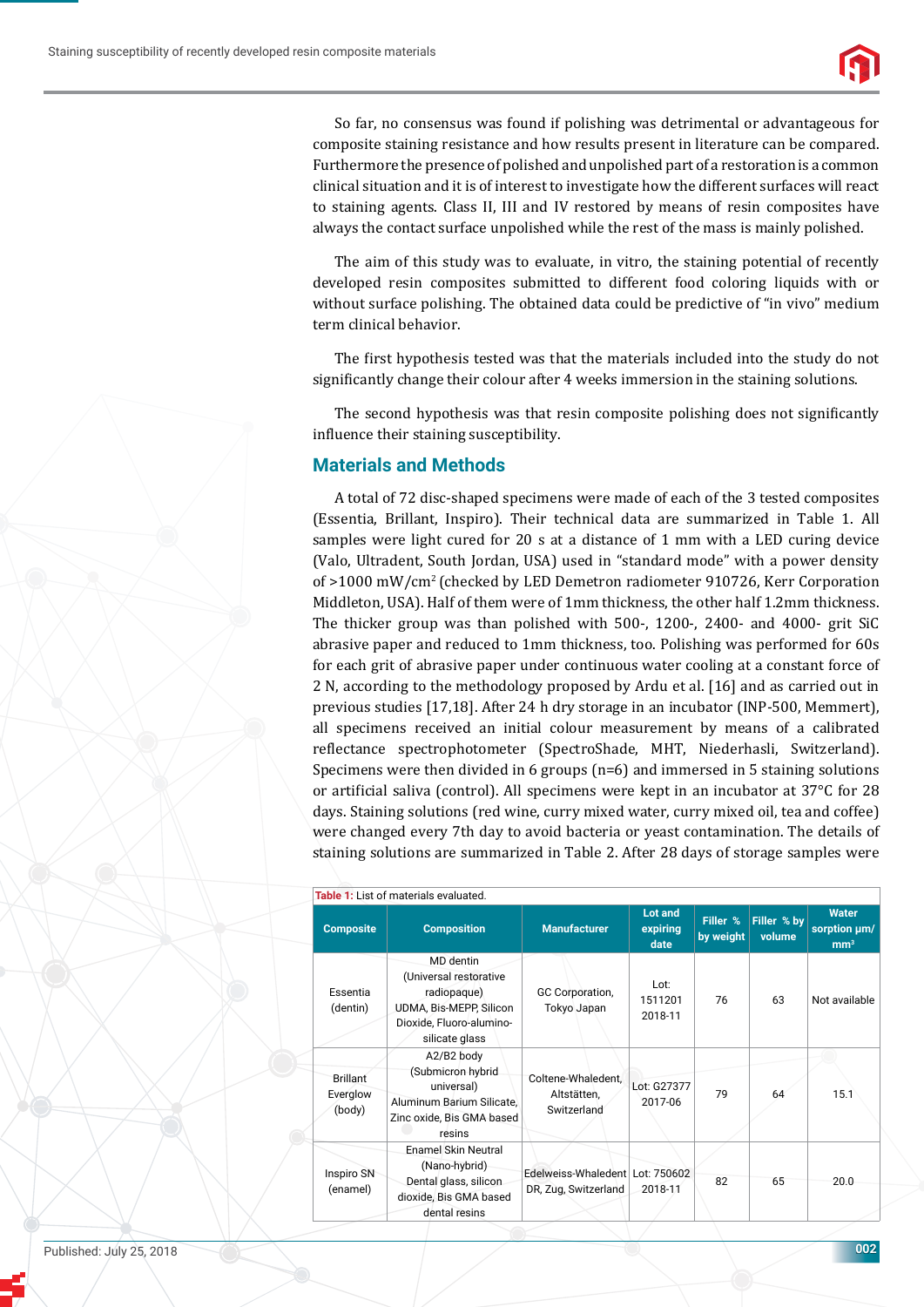

| <b>Table 2: Staining solutions used.</b> |                                                            |  |  |  |  |  |  |
|------------------------------------------|------------------------------------------------------------|--|--|--|--|--|--|
| <b>Staining Solution</b>                 | <b>Manufacturer</b>                                        |  |  |  |  |  |  |
| Artificial Saliva (control)              | Glandosane solution Helvelpharm, Frauenfeld, Switzerland   |  |  |  |  |  |  |
| Tea                                      | English breakfast Twinings, London UK                      |  |  |  |  |  |  |
| Coffee                                   | Nespresso ristretto, Nestlé Orbe, CH                       |  |  |  |  |  |  |
| Red Wine                                 | Grand Palais Cotes du Rhone AOC Gard Drome Vaucluse France |  |  |  |  |  |  |
| Curry with water                         | Curry COOP Basel Switzerland                               |  |  |  |  |  |  |
| Curry with oil                           | Curry COOP Basel Switzerland and                           |  |  |  |  |  |  |
|                                          | Oil Isio 4 Lesieur, Asnieres sur Seine, France             |  |  |  |  |  |  |
| Water                                    | Tap water                                                  |  |  |  |  |  |  |

cleaned for 60 s with a high pressure-hot water airbrush (0,4 MPa, 135°C, Minivapor 93, Effegi Brega s.r.l., 29010 Sarmato, PC- Italy) and air dried. Spectrophotometric measurements were repeated and  $L^*a^*b^*$  scores once more recorded to determine the colour changes according to the classical ΔE00 formula.

All the details of the methodology employed in this study were widely explained in a precedent publication [16].

Statistical analysis was performed by means of Anova after testing data by means of Kolmogorov-Smirnov test in order to investigate the effect of the staining solutions (first goal of the paper). Polished and unpolished values of each resin composite were analyzed by means of Fisher's LSD post-hoc test to check if all composites performed in the same way when faced to different staining solution or if their composition could influence their behavior.

Finally all staining values were pooled together per composite and divided in polished or unpolished samples and the ΔE00 values were submitted to Fisher's LSD post-hoc test in order to test if polishing had an influence on staining results (second goal of the paper).

#### **Results**

The results are summarized in Table 3.

All tested materials showed significant colour changes ( $p<0.01$ ) after 28 days staining immersion.

When considered over a black background ΔE00 of polished samples varied from 1.7 (Brillant/distilled water) to 24.1 (Brillant/wine).

When considered over a white background ΔE00 of polished samples varied from 1.1 (Essentia/distilled water) to 32.5 (Inspiro/wine).

When considered over a black background ΔE00 of unpolished samples varied from 1.1 (Essentia, Inspiro/distilled water) to 25.8 (Essentia/wine).

When considered over a white background ΔE00 of unpolished samples varied from 1.4(Inspiro/distilled water) to 33.1 (Inspiro/wine).

When all staining solutions' means of polished samples were pooled together and analyzed over a black background, mean ΔE00 values varied from 11.7 (Essentia) to 16.3 (Inspiro) while over a white background were 12.6 (Essentia) to 21.9 (Inspiro).

When all staining solutions' means of unpolished samples were pooled together and analyzed over a black background, mean ΔE00 values varied from 17.7 (Essentia) to 21.5 (Inspiro) while over a white background were 16.3 (Essentia) to 23.8 (Inspiro).

Finally, the Fisher's LSD post-hoc test found that polishing had an influence on staining results by lowering their staining susceptibility.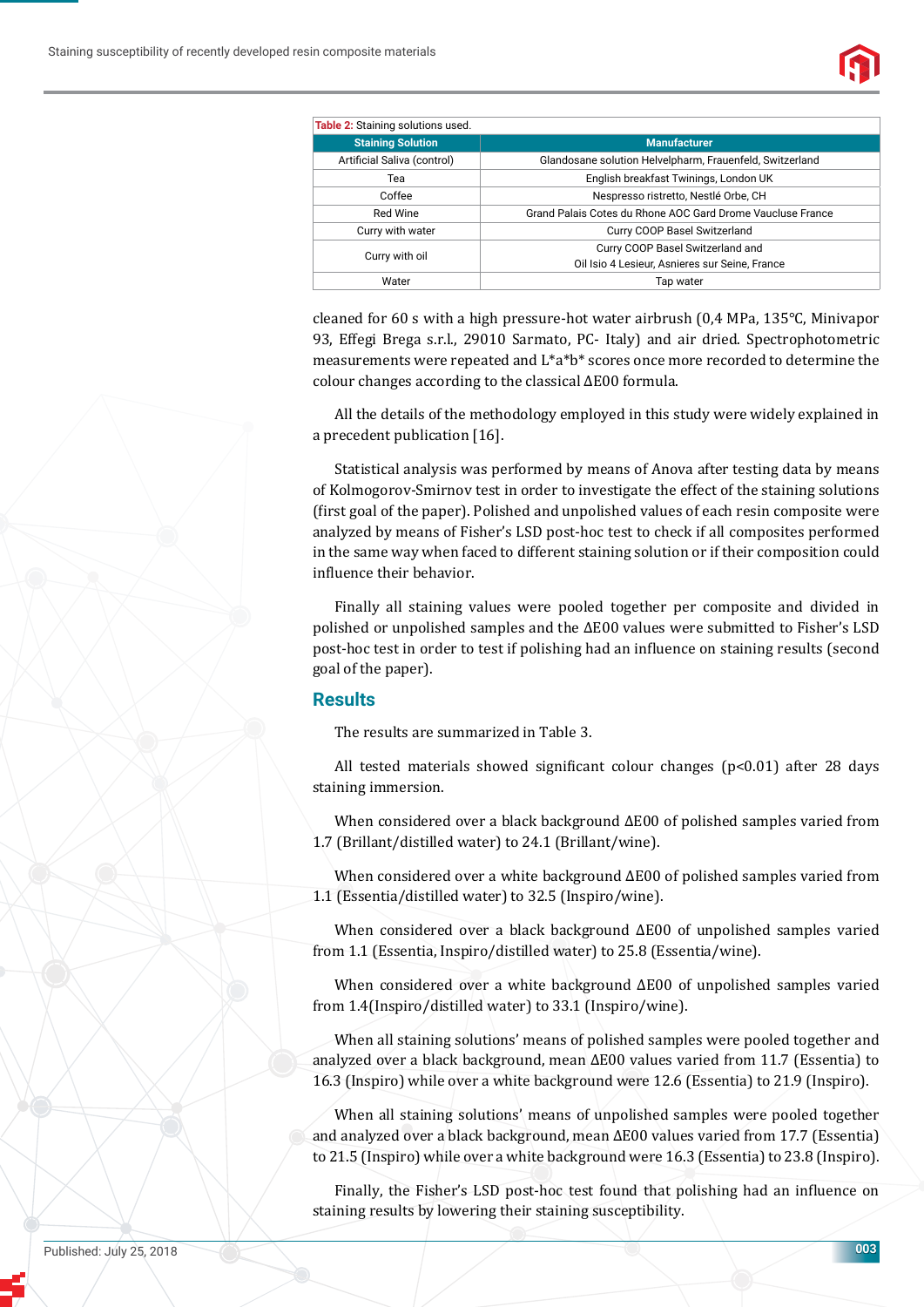

| Table 3: Medians $\Delta E$ and groupings according to the Fisher's LSD test applied on $\Delta E00$ values (groups with the same letter are not significantly different (p<0.05)). |                 |                                |                 |                                  |                 |                          |                |                 |                            |                |                 |                 |                |
|-------------------------------------------------------------------------------------------------------------------------------------------------------------------------------------|-----------------|--------------------------------|-----------------|----------------------------------|-----------------|--------------------------|----------------|-----------------|----------------------------|----------------|-----------------|-----------------|----------------|
|                                                                                                                                                                                     |                 | <b>Medians DE00 - Polished</b> |                 | <b>Medians DE00 - Unpolished</b> |                 | <b>Grouping Polished</b> |                |                 | <b>Grouping Unpolished</b> |                |                 |                 |                |
| <b>Background</b>                                                                                                                                                                   | <b>Staining</b> | <b>Essentia</b>                | <b>Brillant</b> | <b>Inspiro</b>                   | <b>Essentia</b> | <b>Brillant</b>          | <b>Inspiro</b> | <b>Essentia</b> | <b>Brillant</b>            | <b>Inspiro</b> | <b>Essentia</b> | <b>Brillant</b> | <b>Inspiro</b> |
| Black                                                                                                                                                                               | Control         | 2.4                            | 1.7             | 1.8                              | 1.1             | 1.6                      | 1.1            | A               | A                          | А              | A               | A               | А              |
| Black                                                                                                                                                                               | Tea             | 3.0                            | 4.1             | 7.0                              | 5.6             | 4.1                      | 7.3            | A               | A                          | C              | B               | A               | C              |
| <b>Black</b>                                                                                                                                                                        | Coffee          | 14.7                           | 17.8            | 22.6                             | 22.3            | 21.2                     | 24.3           | A               | B                          | C              | B               | A               | C              |
| <b>Black</b>                                                                                                                                                                        | Red Wine        | 20.9                           | 24.1            | 23.1                             | 25.8            | 31.7                     | 23.0           | A               | C                          | C              | B               | C               | A              |
| Black                                                                                                                                                                               | Curry w/Water   | 16.7                           | 16.1            | 22.0                             | 20.3            | 19.0                     | 25.5           | A               | A                          | C              | В               | A               | С              |
| Black                                                                                                                                                                               | Curry w/Oil     | 11.4                           | 8.8             | 14.9                             | 16.1            | 17.0                     | 21.1           | B               | A                          | C              | A               | A               | C              |
| <b>Black</b>                                                                                                                                                                        | All together    | 11.7                           | 12.6            | 16.3                             | 17.7            | 18.1                     | 21.5           | A               | A                          | C              | A               | в               | C              |
| White                                                                                                                                                                               | Control         | 1.1                            | 1.5             | 1.6                              | 1.5             | 2.3                      | 1.4            | A               | А                          | Α              | A               | A               | А              |
| White                                                                                                                                                                               | Tea             | 5.1                            | 5.5             | 11.2                             | 5.7             | 6.2                      | 9.6            | A               | A                          | C              | A               | A               | C              |
| White                                                                                                                                                                               | Coffee          | 19.9                           | 22.9            | 30.6                             | 22.7            | 25.9                     | 25.8           | A               | B                          | C              | A               | C               | C              |
| White                                                                                                                                                                               | Red Wine        | 28.7                           | 30.4            | 32.5                             | 29.9            | 36.5                     | 33.1           | A               | B                          | C              | A               | C               | B              |
| White                                                                                                                                                                               | Curry w/Water   | 16.3                           | 17.7            | 25.5                             | 19.0            | 17.6                     | 27.2           | A               | A                          | C              | B               | A               | C              |
| White                                                                                                                                                                               | Curry w/Oil     | 9.8                            | 11.5            | 19.0                             | 13.5            | 16.2                     | 21.7           | A               | A                          | C              | A               | B               | C              |
| White                                                                                                                                                                               | All together    | 12.6                           | 14.7            | 21.9                             | 16.3            | 16.9                     | 23.8           | A               | В                          | C              | A               | B               | C              |

#### **Discussion**

Different factors do influence staining of resin based materials: insufficient polymerization time, surface roughness and diet [19-50]. We aimed to investigate this latter in this in vitro study. Specifically we selected some of the most staining beverages such as tea, coffee, red wine and curry mixed to water or oil. Specifically we decided to investigate a spice like curry, which is widely used in eastern countries, and have an evident staining potential. We even decided to mix it alternatively with water or oil (according to different food recipes) in order to see if some differences could be seen. On the other hand, we maintained, according to previous studies [40,51] artificial saliva (Glandosan®, Helvepharm AG, Frauenfeld, Switzerland) as a control.

The second aim of the study was to investigate if surface polishing could have an influence on staining potential of the tested resins. Literature [41-43] is, in fact, not univocal on this point. The choice of 28 days of immersion in the staining solutions was done in order to be consistent with the most recent literature reviews [45,46] representing around 2.5 years of clinical service. The spectrophotometric measurements with a black and a white background were done in order to simulate different clinical conditions such as class IV restorations and class III with no tooth substance is remaining (black background), or class I,II,III with some remaining tooth substance and veneers (white background) [52].

In this study, red wine had the most staining potential, followed by coffee (when considered over a white background) or curry mixed with water (when considered over a black background) and tea. The low pH of 4.5 of the red wine used in this study and its relatively high level of tannins may serve as an explanation for its high staining capacity, especially if compared to the coffee brewed in "lungo" mode. These results are in line with the precedent study done on unpolished samples [40]. It is of interest to underline the quite high staining potential of curry only when mixed with water. Whenever was mixed with oil, in fact, its staining potential was sensibly lowered. This can be due to his insolubility in oil thus oil can have acted as a staining protector by covering resin composite surface not allowing a direct contact by curcuma particles with the surface.

Generally Essentia showed the best results in the study followed by Brillant and Inspiro, independent of the background. Not much is said by manufacturers on their exact composition which enhance difficulties in results interpretation. Even if filler percentage in volume and weight is, substantially, the same in the 3 tested materials, differences exist in their basic chemical composition. Essentia is based on UDMA chemistry, which is a hydrophobic monomer, this fact, can be one of the key factor of his good performance.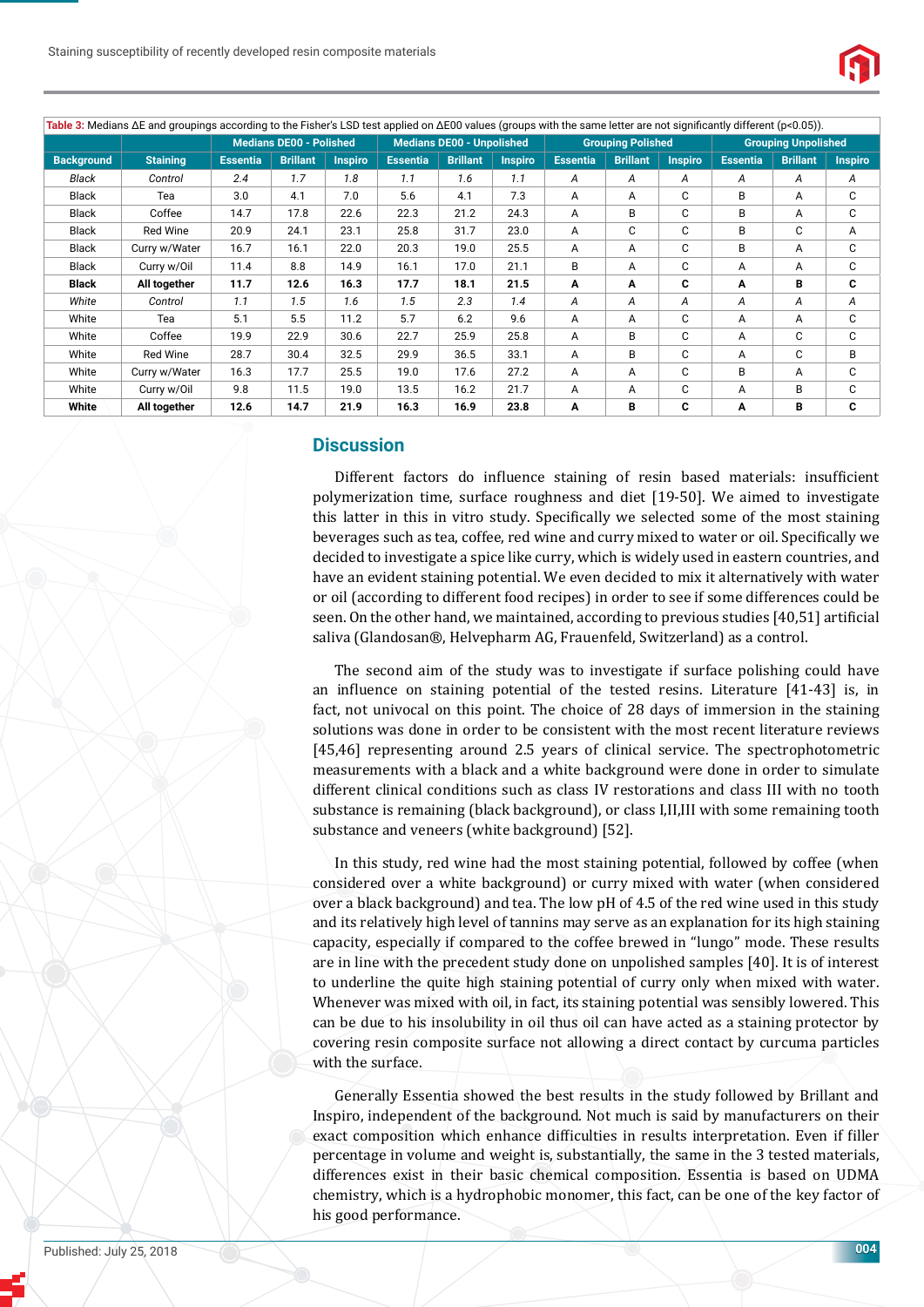

On the other hand even a small percentage of TegDMA higher in Inspiro than in Essentia (Brillant doesn't contain it) could explain his higher staining values when faced with high polarity molecules as tea and curry mixtures. Moreover, the results of Inspiro might be the consequence of its relatively high translucency, which may accentuate the perceptibility of staining. In general, the influence of the background on the ranking of the materials tested was low. When small differences were present, they were explainable by the different degree of transparence of the material. Generally all values obtained on white background were always higher than the ones obtained on black background.

It is important to state that the staining susceptibility of composite unpolished surfaces were around 30% higher, showing a higher discoloration potential of samples without polishing in comparison to samples with polishing. This is easily explainable by the possible effect of the free radicals present onto the surface which could react with staining molecules of the tested solutions. The small colour variations obtained with artificial saliva could be due to a natural ageing of the materials and can be related to the relatively low pH of our Glandosan solution (5.5), different artificial saliva composition could lead to dissimilar results and it could worth to test it.

#### **Conclusion**

Both hypotheses of the study were rejected. All resin composites tested showed significant changes in colour after 4 weeks of immersion in staining solutions. Polishing significantly decreases staining susceptibility of the resin composites. Under the conditions of this in vitro experiment, Essentia best performed in terms of resistance to staining. Clinical studies should confirm these observations *in vivo*.

#### **Conflict of interest**

The Authors of the manuscript "Staining susceptibility of recently developed resin composite materials" declare they havo no conflict of interest and disclose all relationships or interests that could have direct or potential influence or impart bias on the work.

#### **References**

- 1. Spreafico RC, Kreici I, Dietschi D. Clinical performance and marginal adaptation of class II direct and semidirect composite restorations over 3.5 years *in vivo*. J Dent. 2005; 33: 499-507. **Ref.:** https://tinyurl.com/ya8urxkk
- 2. Lander E, Dietschi D. Endocrowns: a clinical report. Quintessence Int. 2008; 39: 99-106. **Ref.:** https://tinyurl.com/ycqd4p5u
- 3. Dietschi D. Optimising aesthetics and facilitating clinical application of free-hand bonding using the 'natural layering concept'. Br Dental J. 2008; 23: 181-185. **Ref.:** https://tinyurl.com/ya6ngvtx
- 4. Pastila P, Lassila LV, Jokinen M, Vuorinen J, Vallittu PK, et al. Effect of short-term water storage on the elastic properties of some dental restorative materials--A resonant ultrasound spectroscopy study. Dent Mater. 2007; 23: 878-884. **Ref.:** https://tinyurl.com/yclzz3cv
- 5. Morena R, Beaudreau GM, Lockwood PE, Evans AL, Fairhurst CW. Fatigue of dental ceramics in a simulated oral environment. J Dent Res. 1986; 65: 993-997. **Ref.:** https://tinyurl.com/ybyam2do
- 6. Tekce N, Tuncer S, Demirci M, Serim ME, Baydemic C. The effect of different drinks on the color stability of different restorative materials after one month. Restor Dent Endod. 2015; 40: 255-261. **Ref.:** https://tinyurl.com/yb2b8rrt
- 7. Kramer N, Reinelt C, Frankenberg R. Ten-year clinical performance of posterior resin composite restorations. J Adhes Dent. 2015; 17: 433-441. **Ref.:** https://tinyurl.com/yavgk2aq
- 8. Acar O, Yilmaz B, Altintas SH, Chandrasekaran I, Johnston WM. Color stainability of CAD/CAM and nanocomposite resin materials. J Prosthet Dent. 2015; 115: 71-75. **Ref.:** https://tinyurl.com/y9agwyno
- 9. Kumari RV, Nagaraj H, Siddaraju K, Poluri RK. Evaluation of the effect of surface polishing, oral beverages and food colorants on color stability and surface roughness of nanocomposite resins. J Int Oral Health. 2015; 7: 63-70. **Ref.:** https://tinyurl.com/y9gtdf2v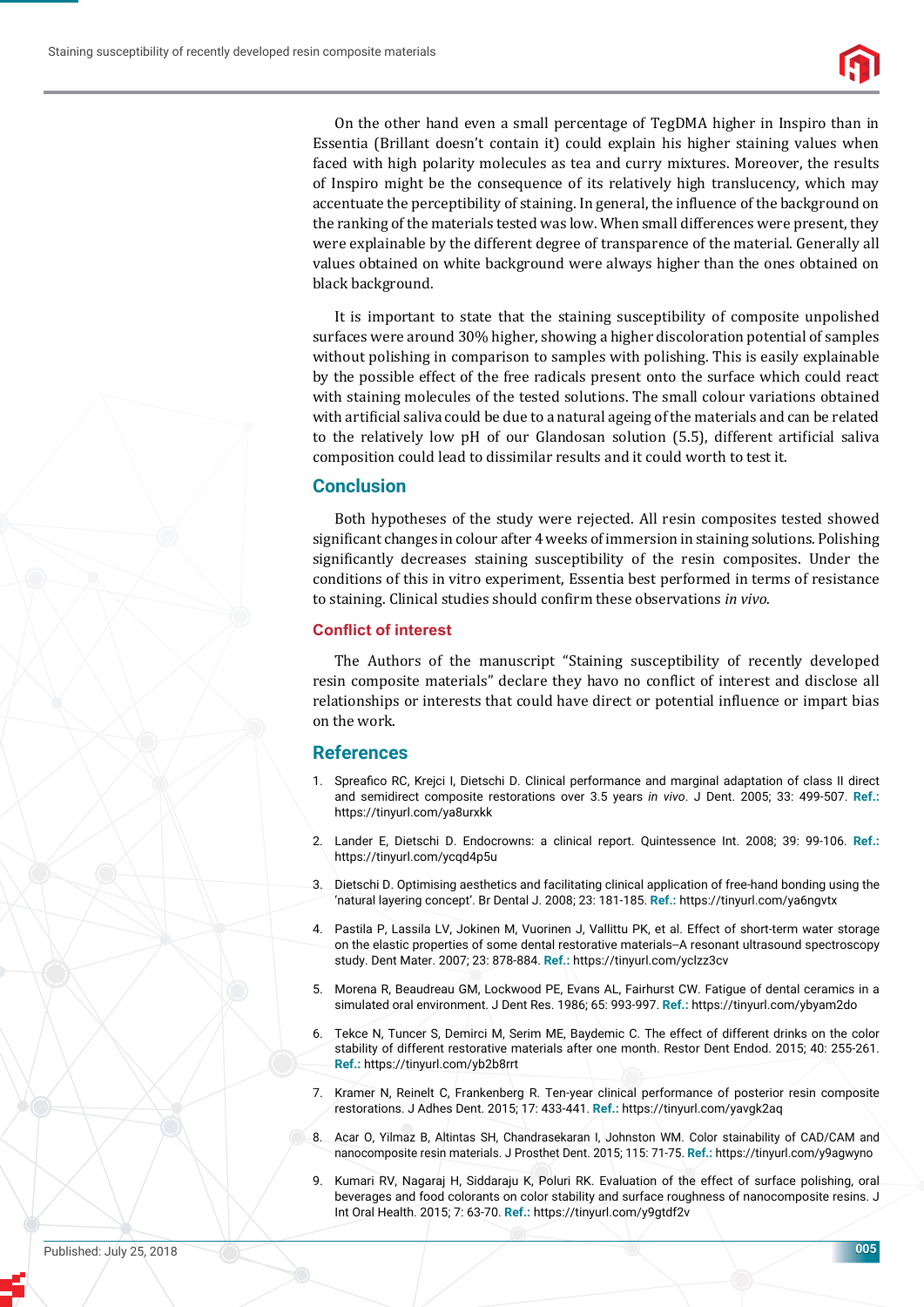

- 10. Yildiz E, Sirin Karaarslan E, Simsek M, Ozsevik AS, Usumez A. Color stability and surface roughness of polished anterior restorative materials. Dent Mat J. 2015; 34: 629-639. **Ref.:** https://tinyurl.com/yd4ceh4j
- 11. Heinze SD, Rousson V, Hickel R. Clinical effectiveness of direct anterior restorations—a metaanalysis. Dent Mater. 2015; 31: 481-495. **Ref.:** https://tinyurl.com/yd4wpkc9
- 12. Bezgin T, Ozer L, Tulga Oz F, Ozcan P. Effect of toothbrushing on color changes of esthetic restorative materials. J Esthet Restor Dent. 2015; 27: S65-73. **Ref.:** https://tinyurl.com/yauvqsca
- 13. Karaman E, Tuncer D, Firat E, Ozdemir OS, Karahan S. Influence of different staining beverages on color stability, surface roughness and microhardness of silorane and methacrylate-based composite resin. J Contemp dent Pract. 2014; 15: 319-325. **Ref.:** https://tinyurl.com/ybkjgr9d
- 14. Tan BL, Yap AU, Ma HN, Chew J, Tan WJ. Effect of beverages on color translucency of new toothcolored restoratives. Oper Dent. 2015; 40: E56-65. **Ref.:** https://tinyurl.com/y83nbdcd
- 15. Harorli OT, Barutcigil C. Color recovery effect of commercial mouth rinses on a discolored composite. J Esthet Restor Dent. 2014; 26: 256-263. **Ref.:** https://tinyurl.com/yblz24yq
- 16. Ardu S, Braut V, Uhac I, Benbachir N, Feilzer AJ, et al. Influence of mechanical and chemical degradation on surface gloss of resin composite materials. Am J Dent. 2009; 5: 264-268. **Ref.:** https://tinyurl.com/y9jayaek
- 17. Lefever D, Perakis N, Roig M, Krejci I, Ardu S. The effect of toothbrushing on surface gloss of resin composites. Am J Dent. 2012; 1: 54-58. **Ref.:** https://tinyurl.com/y8fuabqf
- 18. Ardu S, Braut V, Gutemberg D, Krejci I, Dietschi D, et al. A long-term laboratory test on staining susceptibility of esthetic composite resin materials. Quintessence Int. 2010; 41: 695-702. **Ref.:** https://tinyurl.com/yc5cpjvb
- 19. Ferracane JL. Correlation between hardness and degree of conversion during the setting reaction of unfi lled dental restorative resins. Dent Mater. 1985; 1: 11-14. **Ref.:** https://tinyurl.com/y7jvvb97
- 20. Ferracane JL, Moser JB, Greener EH. Ultraviolet light-induced yellowing of dental restorative resins. J Prosthet Dent. 1985; 54: 483-487. **Ref.:** https://tinyurl.com/y8qn6zt5
- 21. Douglas WH, Craig RG. Resistance to extrinsic stains by hydrophobic composite resin systems. J Dent Res. 1982; 61: 41-43. **Ref.:** https://tinyurl.com/yafdnd8y
- 22. Satou N, Khan AM Matsumae I, Satou J Shintani H. In vitro color change of composite-based resins. Dent Mater. 1989; 5: 384-387. **Ref.:** https://tinyurl.com/yb5fezso
- 23. Waerhaug J. Temporary restorations: advantages and disadvantages. Dent Clin North Am. 1980; 24: 305-316. **Ref.:** https://tinyurl.com/yavlsaey
- 24. Pipko JD, El-Sadeek M. An in vitro investigation of abrasion and staining of dental resins. J Dent Res. 1972; 51: 689-705. **Ref.:** https://tinyurl.com/yc9bvu7f
- 25. Nordbo H, Attramadal A, Eriksen HM. Iron discoloration of acrylic resin exposed to chlorhexidine or tannic acid: a model study. J Prosthet Dent. 1983; 49: 126-129. **Ref.:** https://tinyurl.com/yd54j9yx
- 26. Um CM, Ruyter IE. Staining of resin-based veneering materials with coffee and tea. Quintessence Int. 1991; 22: 377-386. **Ref.:** https://tinyurl.com/yb4kjf59
- 27. Scotti R, Mascellani SC, Forniti F. The in vitro color stability of acrylic resin for provisional restorations. Int J Prosthodont. 1997; 10: 164-168. **Ref.:** https://tinyurl.com/yadvs4ch
- 28. Asmussen E, Hansen EK. Surface discoloration of restorative resins in relation to surface softening and oral hygiene. Scandinavian J Dent Res. 1986; 94: 174-177. **Ref.:** https://tinyurl.com/yc42b7fw
- 29. Bolt RA, Bosh JJ, Coops JC. Influence of window size in small-window colour measurement, particularly of teeth. Phys Med Biol. 1994; 39: 1133-1142. **Ref.:** https://tinyurl.com/y7zwpwhg
- 30. Hachiya Y, Iwaku M, Hosoda H, Fusayama T. Relation of finish to discoloration of composite resins. J Prosthet Dent. 1984; 52: 811-814. **Ref.:** https://tinyurl.com/ycb9x7hr
- 31. Shintani H, Satou J, Satou N, Hayashira H, Inoue T. Effects of various finishing methods on staining and accumulation of Streptococcus mutans HS-6 on composite resins. Dent Mater. 1985; 1: 225- 227. **Ref.:** https://tinyurl.com/y7pxpejp
- 32. Van Groeningen G, Jonnebloed W, Arends J. Composite degradation in vivo. Dent Mater. 1986; 2: 225-227. **Ref.:** https://tinyurl.com/y7levesw
- 33. Abu-Bakr N, Han L, Okamoto A, Iwaku M. Color stability of compomer after immersion in various media. J Esthet Dent. 2000; 12: 258-263. **Ref.:** https://tinyurl.com/yc9fhwty